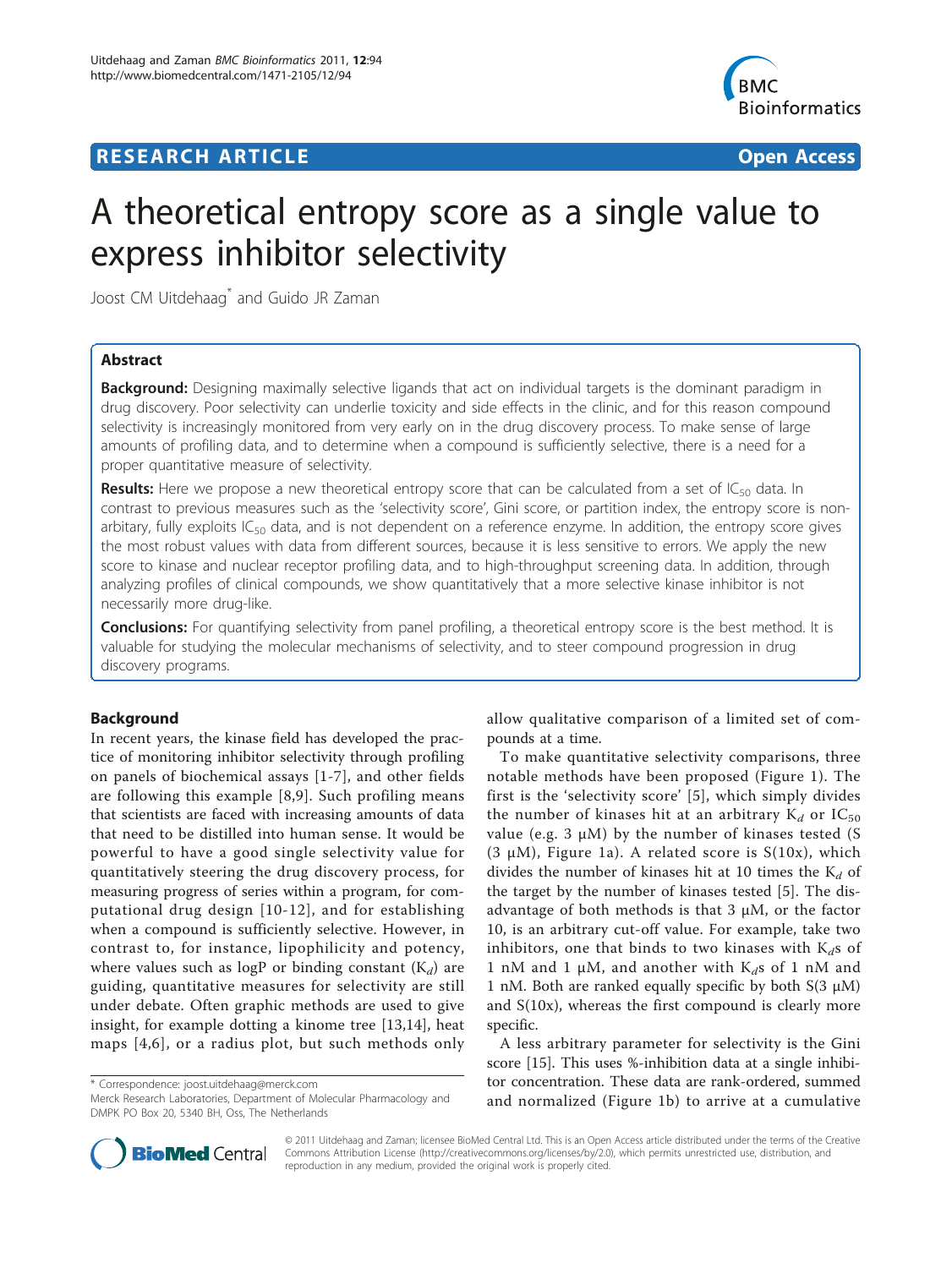<span id="page-1-0"></span>

refer to kinases in the profiling panel. If n is a kinase number, then  $K_{a, n}$  is defined as 1/K<sub>d,n</sub>. (d) The selectivity entropy. The various colors represent different proteins, and the hexagon a compound. Top: a selective compound binds almost exclusively to one protein, resulting in a narrow distribution across protein species. Bottom: a promiscuous compound binds to many different proteins, resulting in a broad distribution across protein species. The distribution can be quantified using Gibb's entropy definition (the formula shown).

fraction inhibition plot, after which the score is calculated by the relative area outside the curve (Figure 1b). Though this solves the problem with the selectivity score, it leaves other disadvantages. One is that the Gini score has no conceptual or thermodynamic meaning such as a  $K_d$  value has. Another is that it performs suboptimally with smaller profiling panels [[16\]](#page-9-0). In addition, the use of %-inhibition data makes the value more dependent on experimental conditions than a  $K_d$ -based score [[15](#page-9-0)]. For instance, profiling with 1  $\mu$ M inhibitor concentration results in higher percentages inhibition than using 0.1 μM of inhibitor. The 1 μM test therefore yields a more promiscuous Gini value, requiring the arbitrary 1 μM to be mentioned when calculating Gini scores. The same goes for concentrations of ATP or other co-factors. This is confusing and limits comparisons across profiles.

A recently proposed method is the partition index [[16](#page-9-0)]. This selects a reference kinase (usually the most potently hit one), and calculates the fraction of inhibitor molecules that would bind this kinase, in an imaginary pool of all panel kinases (Figure 1c). The partition index  $(P_{\text{max}})$  is a K<sub>d</sub>-based score with a thermodynamical underpinning, and performs well when test panels are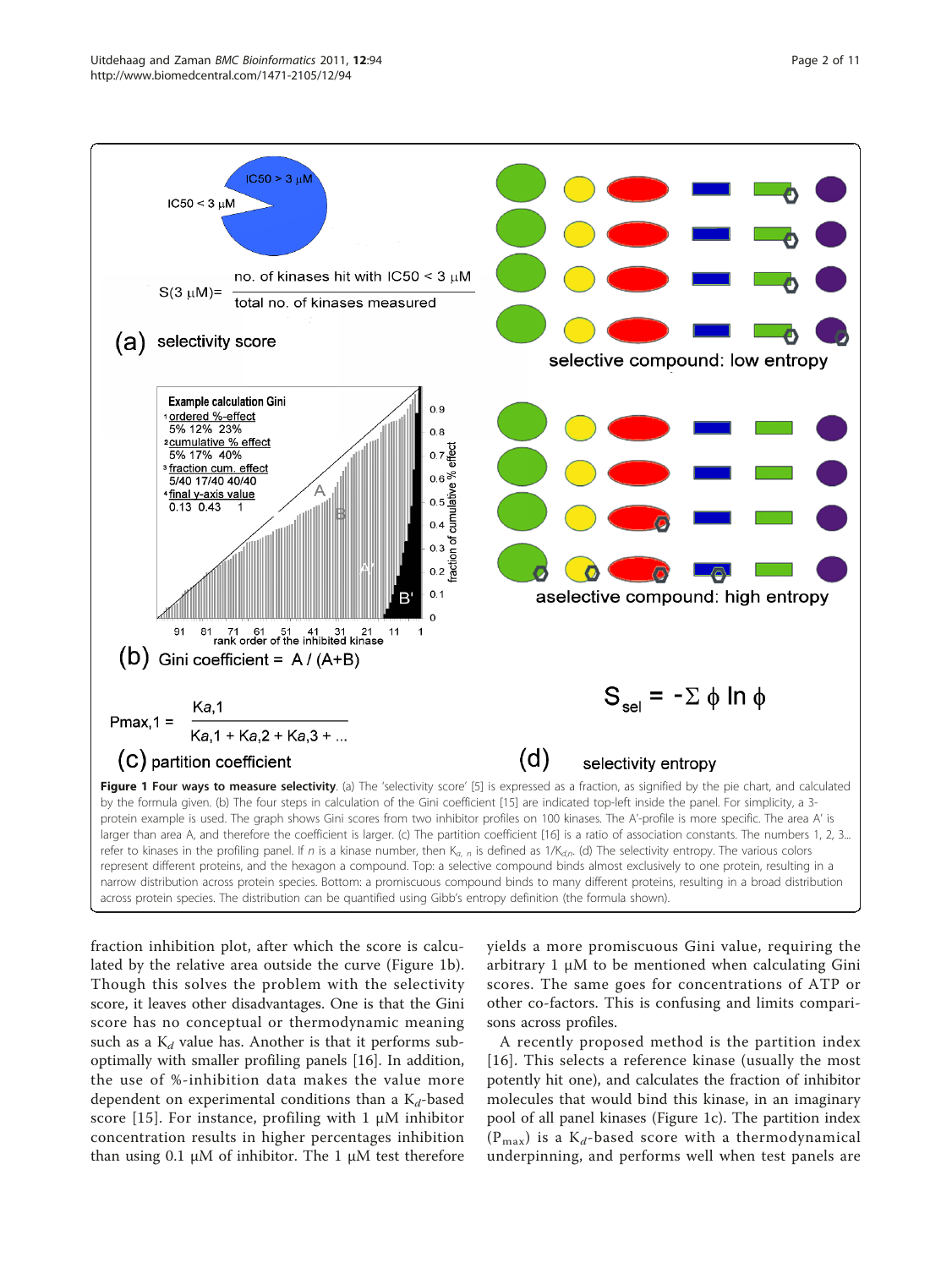smaller [\[16](#page-9-0)]. However, this score is still not ideal, since it doesn't characterize the complete inhibitor distribution in the imaginary kinase mixture, but just the fraction bound to the reference enzyme. Consider two inhibitors: A binds to 11 kinases, one with a  $K_d$  of 1 nM and ten others at 10 nM. Inhibitor B binds to 2 kinases, both with  $K_d$ s of 1 nM. The partition index would score both inhibitors as equally specific ( $P_{\text{max}} = 0.5$ ), whereas the second is intuitively more specific. Another downside is the necessary choice of a reference kinase. If an inhibitor is relevant in two projects, it can have two different  $P_{\text{max}}$  values. Moreover, because the score is relative to a particular kinase, the error on the  $K_d$  of this reference kinase dominates the error in the partition index. Ideally, in panel profiling, the errors on all  $K_d s$ are equally weighted.

Here we propose a novel selectivity metric without these disadvantages. Our method is based on the principle that, when confronted with multiple kinases, inhibitor molecules will assume a Boltzmann distribution over the various targets (Figure [1d](#page-1-0)). The broadness of this distribution can be assessed through a theoretical entropy calculation (it is not actually measuring entropy). We show the advantages of this method and some applications. Because it can be used with any activity profiling dataset, it is a universal parameter for expressing selectivity.

#### Results and discussion

#### Theory

Imagine a theoretical mixture of all protein targets on which selectivity was assessed. No competing factors are present such as ATP. To this mixture we add a small amount of inhibitor, in such a way that approximately all inhibitor molecules are bound by targets, and no particular binding site gets saturated. A selective inhibitor will bind to one target almost exclusively and have a narrow distribution (low entropy, Figure [1d](#page-1-0)). A promiscuous inhibitor will bind to many targets and have a broad distribution (high entropy, Figure [1d](#page-1-0)). The broadness of the inhibitor distribution on the target mixture reflects the selectivity of the compound.

The binding of one inhibitor molecule to a particular protein can be seen as a thermodynamical state with an energy level determined by  $K_d$  (through  $\Delta G = RT \ln K_d$ ). For simplicity we use the term  $K_d$  to represent both  $K_d$ and  $K_i$ . The distribution of molecules over these energy states is given by the Boltzmann law. As the broadness of a Boltzmann distribution is measured by entropy, the selectivity implied in the distributions of Figure [1d](#page-1-0) can be captured in an entropy.

A similar insight is given by information theory. It is well-established that information can be quantified using entropy [\[17\]](#page-9-0). A selective kinase inhibitor can be

seen as containing more information about which active site to bind than a promiscuous inhibitor. The selectivity difference between the inhibitors can therefore be quantified by information entropy.

The distribution of a compound across energy states is given by the Boltzmann formula [[18\]](#page-9-0):

$$
\phi_1 = e^{-\Delta G_1/kT} / \sum_i e^{-\Delta G_i/kT}
$$
 (1)

Where  $\varphi_1$  is the fraction of molecules occupying state 1, and  $\Delta G_1$  is the free energy of occupying state 1 when the inhibitor comes from solution. In order to arrive at a fraction, the denominator in equation (1) contains the summation of occupancies of all states, which are labelled *i*, with free energies  $\Delta G_i$ .

In general, entropy can be calculated from fractions of all  $l$  states using the Gibbs formula [[18](#page-9-0)]:

$$
S_{\text{sel}} = -\sum_{l} \phi_l \ln \phi_l \tag{2}
$$

S<sub>sel</sub> is shorthand for selectivity entropy. Compared to the original Gibbs formulation, equation (2) contains a minus sign on the right hand to ensure that  $S_{sel}$  is a positive value. Now, we need to evaluate equation (2) from a set of measurements. For this we need

$$
\Delta G_i = RT \ln K_{d,i} = -RT \ln K_{a,i} \tag{3}
$$

Where  $K_{a,i}$  is the *association* constant of the inhibitor to target (or state)  $i$ , which is the inverse of the binding constant  $K_{d,i}$  (which is a *dissociation* constant). In short:  $K_{a,i} = 1/K_{d,i}$ . If we express the free energy in units of 'per molecule' rather than 'per mole', equation (3) becomes

$$
\Delta G_i = -kT \ln K_{a,i} \tag{4}
$$

and equation (1) can be rewritten as

$$
\phi_1 = e^{kT \ln K_{a,1}/kT} / \sum_i e^{kT \ln K_{a,i}/kT}
$$
\n
$$
\Leftrightarrow e^{\ln K_{a,1}} / \sum_i e^{\ln K_{a,i}} = K_{a,1} / \sum_i K_{a,i}
$$
\n(5)

Using this result in equation (2) gives

$$
S_{sel} = -\sum_{l} (K_{a,l} / \sum_{i} K_{a,i}) \ln(K_{a,l} / \sum_{i} (K_{a,i})
$$
 (6)

Simplifying notation gives

$$
S_{sel} = -\Sigma_a (K_a / \Sigma K) \ln (K_a / \Sigma K)
$$
 (7)

Equation (7) defines how a selectivity entropy can be calculated from a collection of association constants  $K_a$ . Here ΣK is the sum of all association constants.

It is most simple to apply equation (7) to directly measured binding constants or inhibition constants.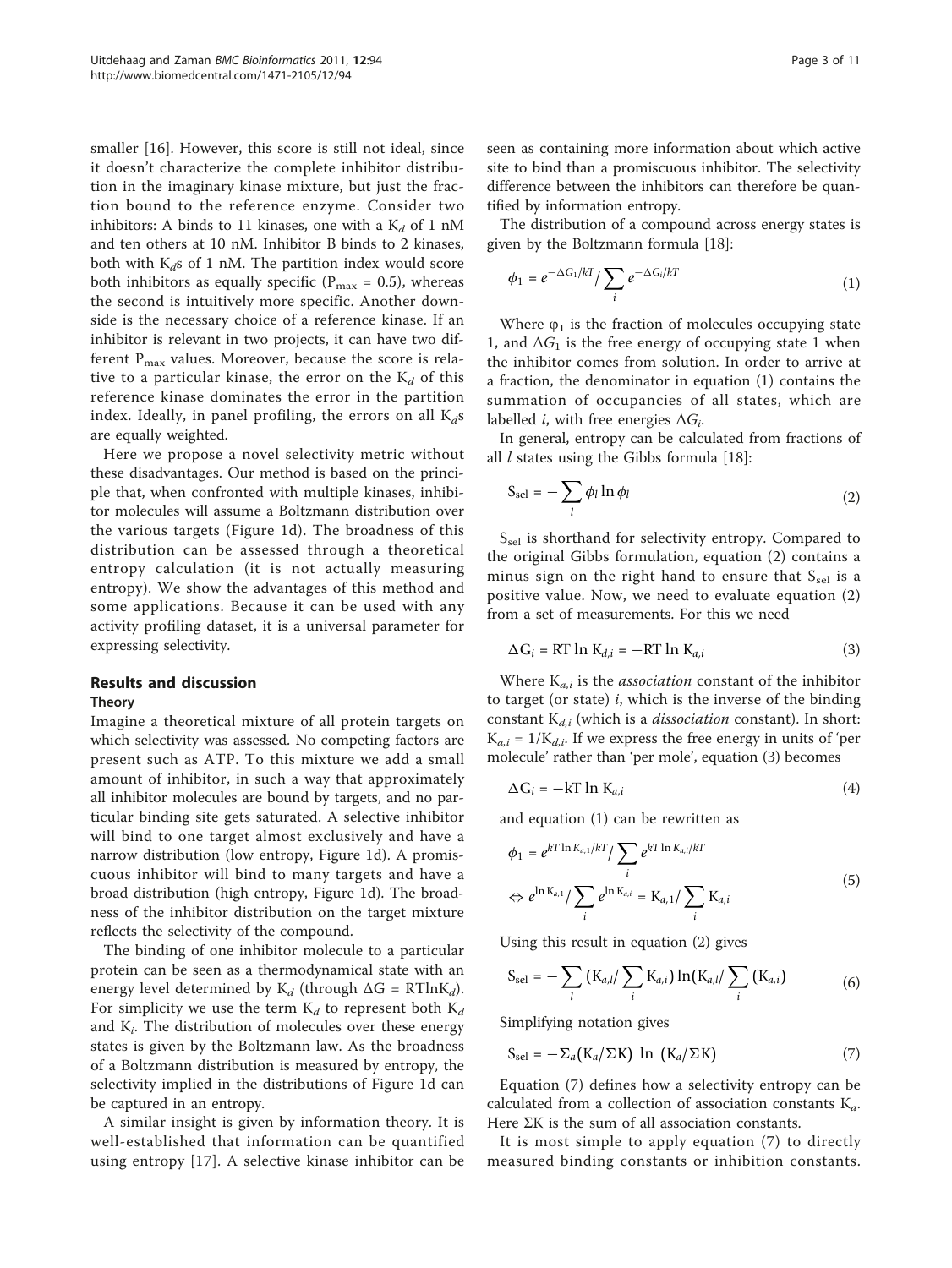Also  $IC_{50}$ s can be used, but this is only really meaningful if they are related to  $K_d$ . Fortunately, for kinases it is standard to measure  $IC_{50}$  values at  $[ATP] = K_{M,ATP}$ . Ideally, such IC<sub>50</sub>s equal 2 times  $K_d$ , according to the Cheng-Prusoff equation [\[19,20\]](#page-9-0). The factor 2 will drop out in equation (7), and we therefore can use data of the format IC<sub>50</sub>-at-K<sub>M, ATP</sub> directly as if they were K<sub>d</sub>.

#### Protocol for calculating a selectivity entropy

From the above, it follows that a selectivity entropy can be quickly calculated from a set of profiling data with the following protocol:

- 1. Generate  $K_a$  values by taking  $1/K_d$  or  $1/IC_{50}$
- 2. Add all  $K_a$  values to obtain ΣK
- 3. For every K<sub>a</sub>, calculate K<sub>a</sub>/ΣK
- 4. For every K<sub>a</sub>, evaluate (K<sub>a</sub>/ΣK) ln (K<sub>a</sub>/ΣK)
- 5. Sum all terms and multiply by -1

This process can be easily automated for use with large datasets [\[21\]](#page-9-0) or internal databases.

Examples

The selectivity entropy is based on calculating the entropy of the hypothetical inhibitor distribution in a protein mixture. To give more insights into the properties of this metric, some examples are useful.

An inhibitor that only binds to a single kinase with a K<sub>d</sub> of 1 nM (K<sub>a</sub> = 10<sup>9</sup> M<sup>-1</sup>) has K<sub>a</sub>/ΣK<sub>a</sub> = 1. Then S<sub>sel</sub> =  $-[1 \ln 1] = 0$ , which is the lowest possibly entropy.

An inhibitor that binds to two kinases (X and Y) with a K<sub>d</sub> of 1 nM has K<sub>x</sub>/ΣK<sub>a</sub> = K<sub>y</sub>/ΣK<sub>a</sub> = 0.5 and a selectivity entropy of  $-[0.5 \ln 0.5 + 0.5 \ln 0.5] = 0.69$ . Thus lower selectivity results in higher entropy.

If we modify the compound such that it still inhibits kinase X with a  $K_d$  of 1 nM, but inhibits less strongly kinase Y with a  $K_d$  of 1  $\mu$ M, then the new inhibitor is more specific. Now  $K_x/\Sigma K_a = 10^9/(10^9+10^6)$  and  $K_y/\Sigma K_a$  $= 10^6/(10^9+10^6)$ , resulting in S<sub>sel</sub> = -[0.999 ln 0.999 + 0.001 ln  $0.001$ ] = 0.0079. This is less than 0.69. This shows that the selectivity entropy can distinguish in the case where the selectivity scores  $S(3 \mu M)$  and  $S(10x)$ cannot (see above).

A less selective inhibitor that binds three targets with  $K_d$ s of 1 nM, has  $S_{\text{sel}} = -3$ ·[0.3 ln 0.3 ] = 1.08, and an even more promiscuous inhibitor that binds 5 targets, of which 3 at 1 nM, and 2 at 1 μM, has  $\Sigma K = 3.10^9 + 2.10^6$ = 3.002 $\cdot 10^9$  and S<sub>sel</sub> =  $-3\cdot [1 \cdot 10^9 / 3 \cdot 10^9 \ln 1 \cdot 10^9 / 3 \cdot 10^9]$  +  $2 \cdot [1 \cdot 10^6 / 3 \cdot 10^9 \ln 1 \cdot 10^6 / 3 \cdot 10^9] = 3.07$ . Thus S<sub>sel</sub> gradually increases when more targets are more potently hit.

If we take the inhibitors A and B that were mentioned earlier, then A (with an inhibition profile of 1 nM, and ten times 10 nM), has  $\Sigma K = 1.10^{9} + 10.10^{8} = 2.10^{9}$  and  $S_{\text{sel}} = -[1.10^9/2.10^9 \ln 1.10^9/2.10^9] + 10.110^8/2.10^9 \ln 1.10^9$  $1.10^8/2.10^9$  ] = 1.84. This is a more aselective value than

inhibitor B with an inhibition profile of twice 1 nM, which has  $S_{\text{sel}} = 0.69$  (see above). Thus the selectivity entropy can distinguish in a case where the partition coefficient  $P_{max}$  cannot.

#### Comparison to other methods

Having defined the entropy, we next investigated its performance relative to the most widely-used methods, on a public profiling dataset of 38 inhibitors on 290 nonmutant kinases [[5](#page-9-0)] (Table [1](#page-4-0) and Additional file [1](#page-9-0)). The values for Gini score,  $S(3 \mu M)$ ,  $S(10x)$  and partition coefficient, were taken from earlier work [[16](#page-9-0)]. To this we added a  $K_a$ -Gini value and the selectivity entropy. The K<sub>a</sub>-Gini is a Gini score directly calculated on K<sub>a</sub>s, without reverting to %-inhibition values (see below). From each of these scores we determined an inhibitor selectivity ranking, and a rank order difference compared to the entropy method (Uitdehaag\_S1). In addition, to get an overview of the profiling raw data [[5\]](#page-9-0), we appended an activity-based heat map (Uitdehaag\_S1).

From the rankings it is apparent that each of the earlier methods such as the classic Gini score,  $S(3 \mu M)$  and S(10x) generate considerable ranking differences compared to all other methods. This was observed earlier [[16\]](#page-9-0). For the Gini score, this is related to the conversion from IC<sub>50</sub> to %-inhibition, because the K<sub>a</sub>-Gini gives more consistent rankings. For the  $S(3 \mu M)$  and the S (10x), the use of a cut-off is likely too coarse an approach. For instance in the case of  $S(10x)$ , there are six inhibitors with a score of 0, making it impossible to distinguish between those highly specific compounds.

The newer methods such as  $P_{\text{max}}$ ,  $K_a$ -Gini, and the selectivity entropy, give a more consistent ranking between them. For example, all three methods have PI-103, CI-1033, GW2580, VX-745 and gefitinib in their selectivity top five. There are differences however, most strikingly illustrated by the inhibitor SB-431542. This is ranked by  $P_{\text{max}}$  as 31<sup>st</sup> most selective, but by  $K_a$ -Gini and the selectivity entropy as  $15^{\text{th}}$  and  $14^{\text{th}}$  (Uitdehaag\_S1). Also S(3  $\mu$ M) ranks this ALK5 inhibitor [\[22](#page-9-0)] as selective. However, SB-431542 hits four kinases with very similar  $IC_{50}$ s between 100-300 nM, which leads to a broad partitioning over these kinases, resulting in a very promiscuous  $P_{\text{max}}$  of 0.14. The partition coefficient therefore ranks SB-431542 as almost equally selective to sunitinib ( $P_{\text{max}} = 0.11$ , rank 33). Nevertheless, sunitinib inhibits 181 kinases below 3  $\mu$ M, and SB-431542 only 5. Therefore we think that  $K_a$ -Gini and the selectivity entropy are a better 'general' measure of selectivity in this case.

Another inhibitor scored differently is MLN-518 [\[23](#page-9-0)], which ranks  $26^{\text{st}}$  by P<sub>max</sub>, but  $14^{\text{th}}$  and  $15^{\text{th}}$  by K<sub>a</sub>-Gini and the selectivity entropy (Table [1](#page-4-0) and Uitdehaag\_S1). Again, these differences arise because this inhibitor hits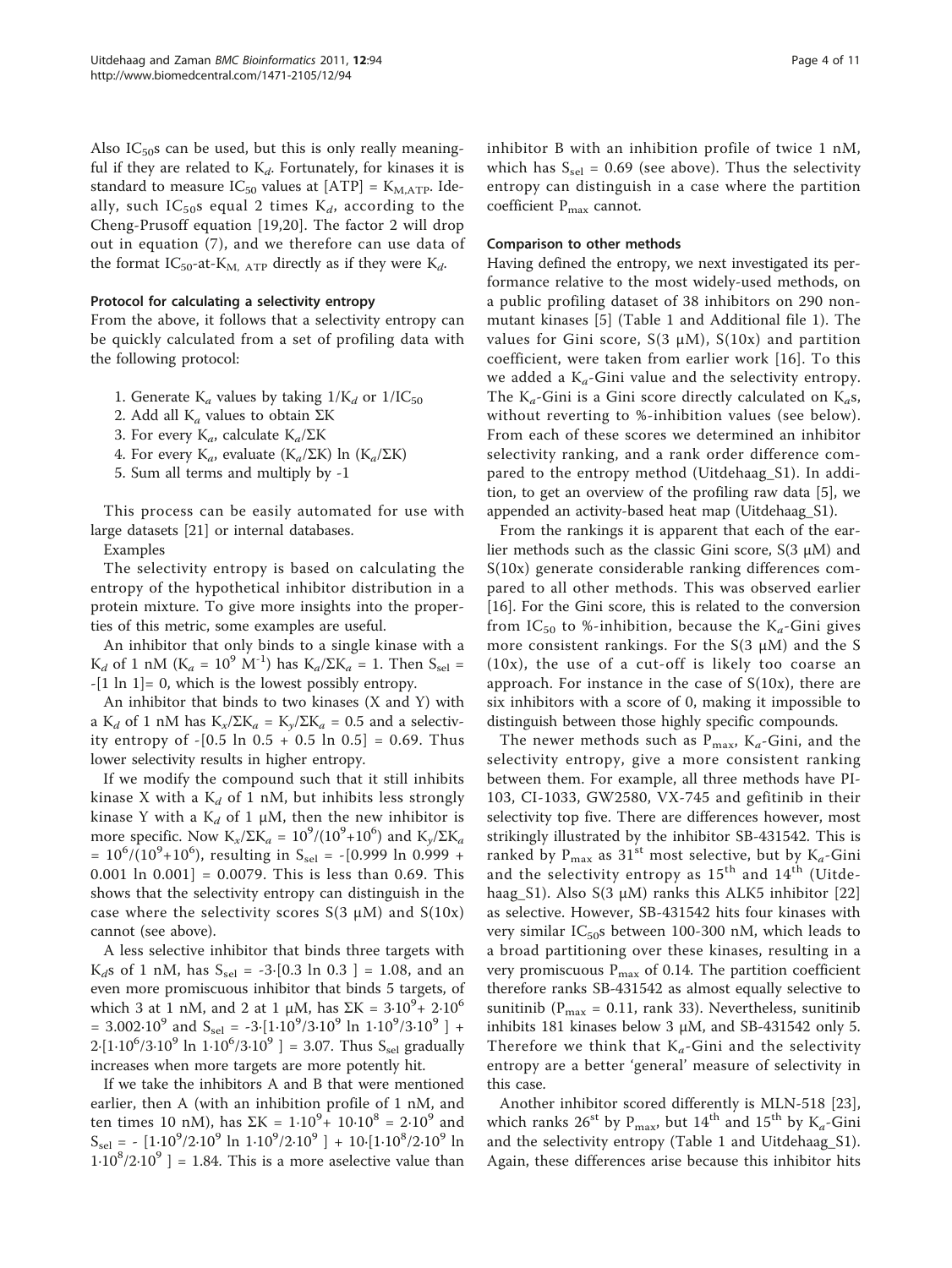<span id="page-4-0"></span>Table 1 Selectivity metrics calculated for the Ambit kinase profiling dataset

| code             | Gini | S3uM | S10x | Pmax | Ka-Gini | entropies |
|------------------|------|------|------|------|---------|-----------|
| PI-103           | 0.41 | 0.00 | 0.00 | 0.97 | 0.99    | 0.05      |
| CI-1033          | 0.72 | 0.15 | 0.00 | 0.88 | 0.99    | 0.17      |
| GW-2580          | 0.54 | 0.01 | 0.00 | 0.92 | 0.99    | 0.26      |
| $VX-745$         | 0.51 | 0.03 | 0.00 | 0.92 | 0.99    | 0.28      |
| Gefitinib        | 0.65 | 0.07 | 0.00 | 0.89 | 0.99    | 0.44      |
| Lapatinib        | 0.57 | 0.01 | 0.00 | 0.70 | 0.99    | 0.70      |
| Erlotinib        | 0.75 | 0.15 | 0.00 | 0.67 | 0.99    | 0.88      |
| <b>EKB-569</b>   | 0.78 | 0.18 | 0.00 | 0.67 | 0.99    | 0.89      |
| <b>Imatinib</b>  | 0.79 | 0.07 | 0.02 | 0.65 | 0.99    | 1.05      |
| CP-724714        | 0.49 | 0.02 | 0.01 | 0.33 | 0.99    | 1.10      |
| CP-690550        | 0.66 | 0.03 | 0.01 | 0.50 | 0.99    | 1.11      |
| <b>BIRB-796</b>  | 0.81 | 0.16 | 0.00 | 0.47 | 0.99    | 1.15      |
| <b>PTK-787</b>   | 0.71 | 0.03 | 0.02 | 0.44 | 0.98    | 1.54      |
| SB-431542        | 0.42 | 0.02 | 0.01 | 0.14 | 0.98    | 1.56      |
| <b>MLN-518</b>   | 0.74 | 0.06 | 0.01 | 0.26 | 0.98    | 1.58      |
| LY-333531        | 0.76 | 0.16 | 0.01 | 0.42 | 0.98    | 1.68      |
| <b>CHIR-258</b>  | 0.76 | 0.33 | 0.01 | 0.44 | 0.97    | 1.80      |
| AZD1152HQPA      | 0.78 | 0.10 | 0.02 | 0.34 | 0.98    | 1.91      |
| ABT-869          | 0.82 | 0.16 | 0.01 | 0.32 | 0.98    | 1.93      |
| <b>MLN-8054</b>  | 0.75 | 0.13 | 0.01 | 0.36 | 0.97    | 1.95      |
| Roscovitine      | 0.33 | 0.03 | 0.03 | 0.12 | 0.98    | 2.02      |
| SU-14813         | 0.70 | 0.51 | 0.02 | 0.18 | 0.97    | 2.04      |
| Sunitinib        | 0.67 | 0.57 | 0.02 | 0.11 | 0.97    | 2.05      |
| GW-786034        | 0.80 | 0.21 | 0.02 | 0.33 | 0.97    | 2.06      |
| SB-202190        | 0.76 | 0.09 | 0.02 | 0.35 | 0.97    | 2.08      |
| Sorafenib        | 0.82 | 0.18 | 0.10 | 0.46 | 0.97    | 2.15      |
| SB-203580        | 0.77 | 0.10 | 0.02 | 0.24 | 0.97    | 2.26      |
| AMG-706          | 0.82 | 0.09 | 0.04 | 0.22 | 0.97    | 2.36      |
| SNS-032          | 0.80 | 0.13 | 0.06 | 0.30 | 0.97    | 2.44      |
| <b>CHIR265</b>   | 0.74 | 0.13 | 0.12 | 0.36 | 0.96    | 2.47      |
| Flavopiridol     | 0.77 | 0.19 | 0.17 | 0.42 | 0.95    | 2.50      |
| <b>AST-487</b>   | 0.73 | 0.45 | 0.04 | 0.11 | 0.95    | 2.74      |
| ZD-6474          | 0.79 | 0.27 | 0.26 | 0.28 | 0.94    | 2.88      |
| Staurosporine    | 0.35 | 0.87 | 0.50 | 0.02 | 0.93    | 2.91      |
| VX-680           | 0.76 | 0.38 | 0.03 | 0.15 | 0.93    | 3.09      |
| <b>Dasatinib</b> | 0.79 | 0.28 | 0.10 | 0.03 | 0.93    | 3.21      |
| <b>PKC-412</b>   | 0.71 | 0.47 | 0.08 | 0.10 | 0.88    | 3.72      |
| JNJ-7706621      | 0.74 | 0.37 | 0.08 | 0.10 | 0.87    | 3.73      |

Values for various selectivity metrics. In the Additional file [1,](#page-9-0) this table is extended with compound rank ordering and rank differences, and colour coded for clarity.

4 kinases with roughly equal potencies between 2-10 nM, leading to a promiscuous  $P_{max}$  (0.26). However, MLN-518 only hits 10 kinases below 3 μM, making it intuitively more selective than e.g. ZD-6474 [[24](#page-9-0)] ( $P_{max}$  = 0.28, ranked  $25<sup>th</sup>$  by P<sub>max</sub>), which hits 79 kinases below 3 μM. These cases illustrate the earlier point that  $P_{\text{max}}$ underscores inhibitors that only hit a few kinases at comparable potencies. The Gini score and selectivity entropy assign a higher selectivity to these cases.

Finally, any selectivity score should be in line with the visual ranking from a heat map. The Additional file [1](#page-9-0) shows that, generally, compounds with a higher entropy indeed have a busier heat map. A few exceptions stand out, which by eye appear more promiscuous than their entropy ranking indicates, for instance SU-14813, sunitinib and staurosporin. However, these compounds have extreme low  $K_{dS}$  on selected targets (SU-14813: 0.29 nM on PDGFRb, sunitinib: 0.075 nM on PDGFRb, staurosporin: 0.037 nM on LOK and 0.024 nM on SLK). Therefore they are relatively selective over activities in the 1-100 nM range, whereas these activities still fall within the highlighted ranges in Uitdehaag\_S1. In a sense, the large dynamic range of the data limits visual assessment through a heat map.

#### Consistency across profiling methods

As a next step we selected 16 compounds from the public profile (Ambit) [[5\]](#page-9-0), and measured activity data on these using a different profiling service (Millipore, data available as Additional file [2](#page-9-0)). The 16 compounds represent a diversity of molecular scaffolds, promiscuity and target classes (Table 2). Also for these new data, we calculated the selectivity metrics (Uitdehaag\_S2). In the ideal case, the selectivity values are similar irrespective of profiling technology (in the same way that a  $K_d$  value

| Table 2 16 compounds used to check the robustness of |  |  |  |
|------------------------------------------------------|--|--|--|
| the selectivity metrics                              |  |  |  |

| code                | name        | structure |
|---------------------|-------------|-----------|
| ABT-869 / AL-39324  | linifanib   |           |
| AZD-1152HQPA        | barasertib  |           |
| A7D-6474            | vandetanib  |           |
| BAY43-9006          | sorafenib   |           |
| <b>BIRB-796</b>     | doramapimod |           |
| BMS-345825          | dasatinib   |           |
| CP-690550           | tasocitinib |           |
| MK-0457 / VX-680    | tozasertib  |           |
| MI N-518 / CT-53518 | tandutinib  |           |
| MLN-8054            |             |           |
| PI 103              |             |           |
| RAF-265 / CHIR-265  |             |           |
| SB 203580           |             |           |
| STI-571             | imatinib    |           |
| SU-11248            | sunitinib   |           |
| VX-745              |             |           |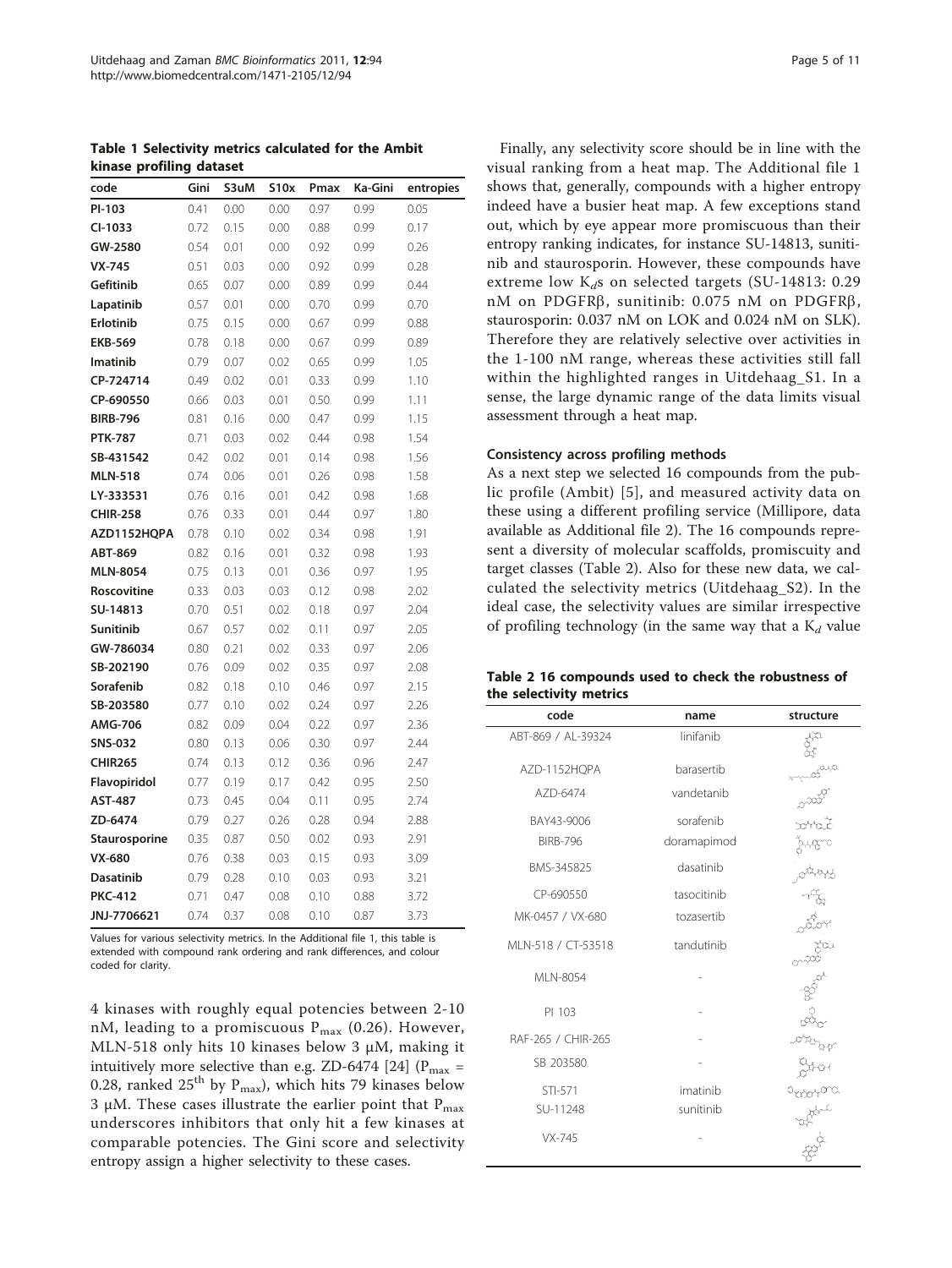<span id="page-5-0"></span>is ideally independent of laboratory and assay format). The data of both methods are plotted in Figure 2.

All metrics except the entropy and  $P_{\text{max}}$  tend to be quite unevenly distributed. For instance all  $K_a$ -Gini scores fall between 0.93 and 1.00, where they can theoretically range from 0 to 1. If we nevertheless calculate the correlation statistics between both datasets, the R-square from linear regression and the correlation indicate that the selectivity entropy,  $S(3 \mu M)$  and  $K_a$ -Gini are the most robust methods (Figure 2).

It would be ideal if the absolute value of the metrics could also be compared between datasets. This means that a specificity of e.g. 1.2 in the first profile, would also score 1.2 in the second profile. To get insight in this, we calculated the best fit to a 1:1 correlation (the diagonal line in Figure 2), using normalized data. The  $K_a$ -Gini score was rescaled to its useful range of 0.93-1.00 (see legend to Figure 2), and then fitted. The S(3 μM) and the selectivity entropy have the best fit. The fact that here the  $K_a$ -Gini performs poorer is probably caused by the use of cumulative inhibition values (Figure [1b\)](#page-1-0), which leads to the accumulation of errors (as pointed out in ref. 16).

In all fits, the  $P_{\text{max}}$  and  $S(10x)$  scores show worse fits and more scatter, indicating that these methods generate more error in their final value. For  $S(10x)$  and for  $P_{\text{max}}$ , this is because both methods make use of a reference value, usually the most potent  $IC_{50}$ , and errors in this reference value propagate more than errors in other IC<sub>50</sub>s. Ideally, for S(10x) and P<sub>max</sub>, the reference value specifically would have to be more accurately established.

If all analyses are taken together, the selectivity entropy avoids many pitfalls of the other methods (see above), shows consistent compound ranking (Table [1](#page-4-0), Uitdehaag\_S1), and is among the most robust methods across profiling datasets (Figure 2). For this reason, we propose the entropy method as the best metric for general selectivity.

#### Defining average selectivity

Quantification of selectivity helps to define when a compound is selective or promiscuous. Because of its consistency, the entropy method is ideally suited for benchmarking selectivity values. In the 290-kinase profiling dataset, the entropies are monomodally distributed, with an average of 1.8 (median of 1.9) and a standard deviation  $(\sigma)$  of 1.0 (not shown). Based on the correlation in Figure 2, it is expected that these statistics will be conserved in other profiling sets. Therefore, in general, a kinase compound with an entropy less than about 2 can be called selective, and more than 2 promiscuous. This provides a first quantitative definition of kinase selectivity.

#### Selectivity of allosteric inhibitors

It is generally thought that allosteric kinase inhibitors (known as type II, type III, or DFG-out inhibitors) are more selective [[25](#page-9-0),[26\]](#page-9-0). The selectivity entropy now allows quantitative testing of this idea. We identified, from literature, which inhibitors in the profiling datasets are type II and III, based on X-ray structures. Sorafenib induces the kinase DFG-out conformation in B-RAF [[27\]](#page-9-0), nilotinib and gleevec in Abl [[28\]](#page-9-0), GW-2580 in Fms [[29\]](#page-9-0) and BIRB-796 in  $p38\alpha$  [\[30\]](#page-9-0). Lapatinib induces a Chelix shift in EGFR [[31\]](#page-9-0). PD-0325901 [[32](#page-10-0)] and AZD-6244 induce a C-helix shift in MEK1 [[32\]](#page-10-0). All other kinase inhibitors in the profile were labelled type I. Comparing the entropy distributions in both samples shows that type II/III inhibitors have significantly lower entropies (Figure [3a](#page-6-0)). Although other factors, such as the time at which a compound was developed, could influence the entropy differences, the correlation between low entropy and allostery strongly supports the focus on allostery for developing specific inhibitors [[25,26\]](#page-9-0).

Among the specific inhibitors in the type I category, 3D-structures of PI-103, CI-1033 and VX-745 bound to their targets have not been determined. Therefore,

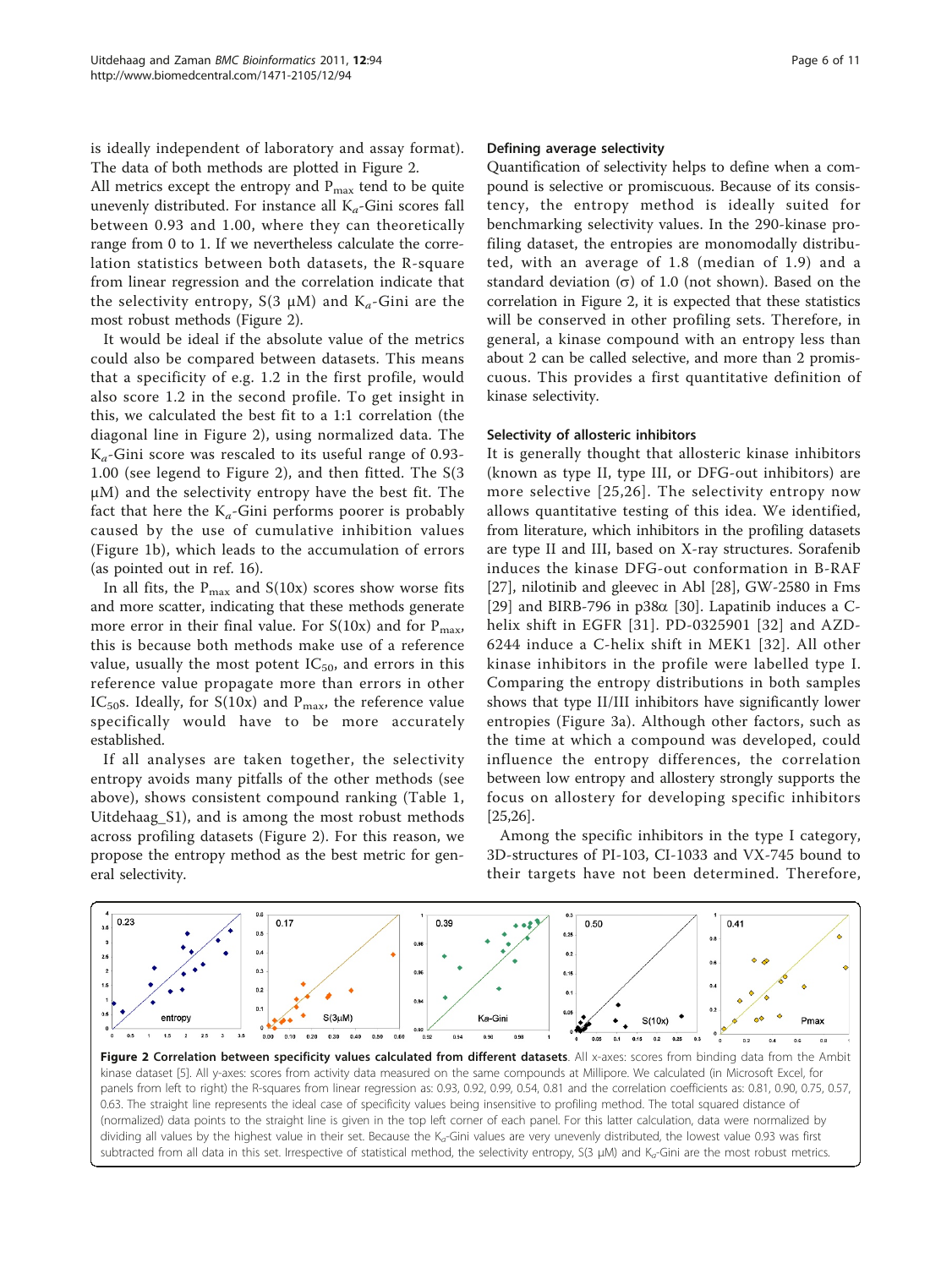<span id="page-6-0"></span>

potentially, these inhibitors could also derive their specificity from a form of undiscovered induced fit. Indeed, VX-745-related compounds induce a peptide flip near Met109/Gly110 in P38 $\alpha$  [[33\]](#page-10-0). Of the five most selective compounds in Table [1](#page-4-0), only gefitinib so far is undoubtedly a type I inhibitor [\[34](#page-10-0)], making this EGFR inhibitor an interesting model for the structural biology of nonallosteric specificity.

#### Use of selectivity measures in nuclear receptor profiling

Selectivity profiling is most advanced in the kinase field, but is emerging in other fields. To illustrate that selectivity metrics such as the entropy can also be used with other target families, we investigated a long-standing question in the nuclear receptor field: are non-steroidal ligands more selective than steroidals? [[35\]](#page-10-0). For this, we calculated the entropies of a published profile of 35 antagonists on a panel of 6 steroid receptors [\[9\]](#page-9-0) (the androgen receptor, estrogen receptor  $\alpha$ , estrogen

 $receptor \beta$ , mineralocorticoid receptor, glucocorticoid receptor, and progesterone receptor). This shows that there are no statistically significant selectivity differences between steroidals and non-steroidals (Figure 3b). A more important determinant for selectivity could be, in parallel to kinase inhibitors, if a ligand induces a conformational change. Indeed, many nuclear receptor agonists are known to induce a transformation from a flexible receptor to a rigid agonistic form [[36-40\]](#page-10-0), or a heterodimer form [\[41,42](#page-10-0)]. In contrast, antagonists are know to displace helix 12 specifically from the agonistic form [[36](#page-10-0)]. Thus, the large role of induced fit in ligand binding to nuclear receptors might explain the relative high selectivity of these ligands [[9,](#page-9-0)[36,43,44\]](#page-10-0).

#### Use in hit prioritization

Aside from solving questions in the structure-function area, the selectivity entropy can be used during drug discovery. Previously it has been shown that selectivity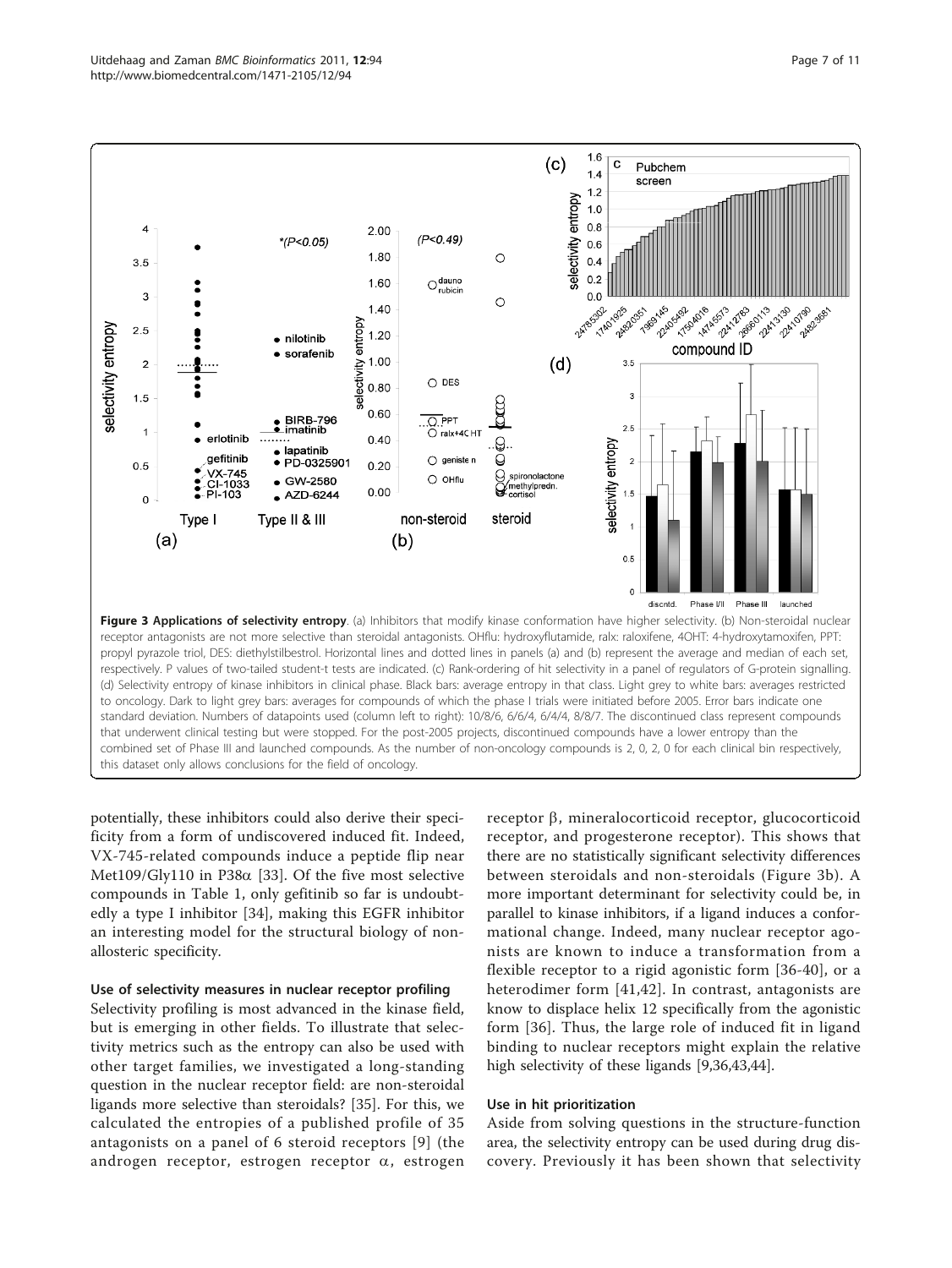metrics can be used in lead optimization projects to classify compounds, set targets, and rationalize improvement [[16](#page-9-0)]. In addition, metrics such as the entropy are useful in evaluating screening data, especially now screening larger compound collections in parallel assays is increasingly popular.

We downloaded PubChem data of 59 compounds tested in a panel of four assays for regulators of G protein signalling (RGS) [[21](#page-9-0)]. These data were selected because they were publicly available and were neither a kinase nor a nuclear receptor panel. In addition the data were dose-response, were all in a similar assay format, and were ran in the same lab with the same compound set.

We calculated the compound entropies across the RGS panel, and used them for ranking, which immediately distinguishes the scaffolds that are specific (Figure [3c\)](#page-6-0). The best are ID 24785302, a pyrazole-phenoxy derivative, and ID 24834029, a bicyclo-octane derivative, which are likely to be better lead optimization starting points than more promiscuous scaffolds. Triaging compounds by entropy is a far more time-efficient and unbiased way than manual evaluation of four parallel columns of data. Indeed, listing of the selectivity entropy in public databases of screening data would provide users with immediate information on scaffold promiscuity.

### Selectivity and clinical outcome

Finally, the selectivity entropy can be used to study clinical success. Selective compounds are generated because they are thought to be less toxic and therefore better doseable to effective ranges [\[45](#page-10-0)]. To test the hypothesis that clinically approved inhibitors are more selective, we binned the compounds in the public kinase profile [\[5](#page-9-0)] according to their clinical history, and calculated their average entropies (Figure [3d](#page-6-0), Additional file [3](#page-9-0)). Compared to the average discontinued compound, the average marketed kinase inhibitor is not more selective, and the average Phase III compound is even significantly more aselective. To exclude therapy area effects, we also performed the analysis for compounds in the oncology area, which is the only therapeutic area with a statistically significant amount of projects. This leads to a similar conclusion (Figure [3d\)](#page-6-0). To exclude effects of time from this analysis (more recently invented kinase inhibitors might be more selective, because of advances in the kinase field), we repeated the analysis for compounds that entered clinical phase I before 2005. This shows even more clearly that more succesful compounds are, if anything, more broadly selective (Figure [3d\)](#page-6-0).

Behind such statistics lies the success of, for instance, the spectrum selective drugs dasatinib, sorafenib and sunitinib (an average entropy of 3.13), and the failure of the highly selective MEK-targeted drugs PD-0325901 and CI-1040 (an average entropy of 0.32). Because 66- 100% of the analysed compounds in each clinical bin are (or were) developed for oncology, our conclusion is primarily valid for oncology, until more kinase inhibitors enter the clinic for other indications. Nevertheless, the finding that a selective kinase inhibitor has fewer chances of surviving early clinical trials fuels the notion that polypharmacology is sometimes required to achieve effect (in oncology) [\[45](#page-10-0)-[47\]](#page-10-0).

### Conclusions

In order to quantify compound selectivity as a single value, based on data from profiling in parallel assays, we have presented a selectivity entropy method, and compared this to other existing methods. The best method should avoid artifacts that obscure compound ranking, and show consistent values across profiling methods. Based on these criteria, the selectivity entropy is the best method.

A few cautionary notes are in order. First, the method is labelled an entropy in the sense of information theory [[17\]](#page-9-0), which is different to entropy in the sense of vibrational modes in enzyme active sites. Whereas these vibrations can form a physical basis for selectivity [[39,48,49](#page-10-0)], our method is a computational metric to condense large datasets.

Secondly, any selectivity metric that produces a general value does not take into account the specific importance of individual targets. Therefore, the entropy is useful for generally characterizing tool compounds and drug candidates, but if particular targets need to be hit, or avoided, the  $K<sub>d</sub>$ s on these individual targets need to be monitored. It is possible to calculate an entropy on any particular panel of all-important targets, or to assign a weighing factor to every kinase, as suggested for  $P_{max}$ [[16\]](#page-9-0) and calculate a weighted entropy. However, the practicality of this needs to be assessed.

Next, it is good custom to perform profiling in biochemical assays at  $[ATP] = K_{M-ATP}$ , because this generates  $IC_{50}$ s that are directly related to the ATPindependent  $K_d$  value. However, in a cellular environment, there is a constant high  $({\sim}5 \text{ mM})$  ATP concentration and therefore a biochemically selective inhibitor will act with different specificity in a cell. If the inhibitor has a specificity for a target with a  $K_{M,ATP}$  above the panel average, then that inhibitor will act even more specifically in a cell and vice versa  $(K_{M,ATP}$  values can generally be found on websites of profiling research organizations). Selectivity inside the cell is also determined by factors such as cellular penetration, compartimentalization and metabolic activity [[39\]](#page-10-0). Therefore,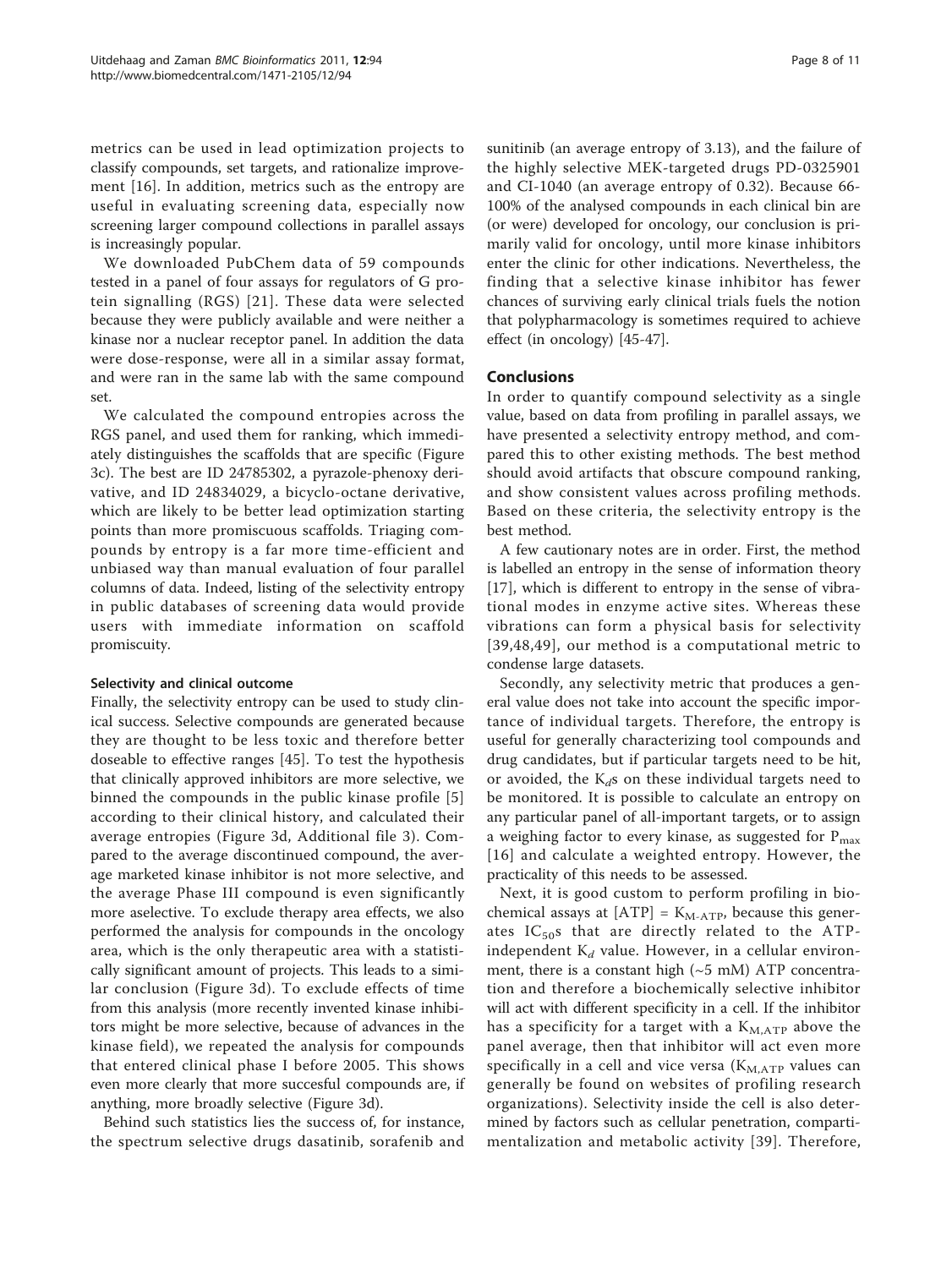selectivity from biochemical panel profiling is only a first step in developing selective inhibitors.

Another point is that any selectivity metric is always associated with the assay panel used, and the entropy value will change if an inhibited protein is added to the panel. Adding a protein that does not bind inhibitor will not affect the entropy value. In this way the discovery of new inhibitor targets by e.g. pulldown experiments, can change the idea of inhibitor selectivity, and also the entropy value. A good example is PI-103, the most selective inhibitor in Table [1](#page-4-0), which in the literature is known as a dual PI3-kinase/mTOR inhibitor [[50](#page-10-0)], and which appears specific in Table [1](#page-4-0) because PI3-kinase is not incorporated in the profiling panel.

In addition, an inhibitor that hits 2 kinases at 1 nM from a panel of 10 has the same selectivity entropy as an inhibitor that inhibits 2 kinases at 1 nM in a panel of 100. However, intuitively, the second inhibitor is more specific (the 'selectivity score' differentiates in this case). This illustrates that it is important to compare entropy scores on similar panels. At the same time, when results from different panels are weighed, as in the example, it should not be assumed for the first inhibitor, that it is inactive against all 90 other kinases in the second panel. It would be better to assign an average  $K_d$  where measurements are missing. In that case the first inhibitor would score a more promiscuous entropy compared to the second inhibitor.

Finally it must be stressed that the selectivity entropy could be applied in many more fields. It could, for instance, be a useful metric in the computational studies that attempt to link compound in vitro safety profiles to compound characteristics [[51-53\]](#page-10-0). Currently, that field uses various forms of 'promiscuity scores' which bear similarity to the selectivity score. A more robust and non-arbitrary metric such as the selectivity entropy could be of help in building more detailed pharmacological models of compound activity-selectivity relationships [[51](#page-10-0)-[53\]](#page-10-0).

In summary, the selectivity entropy is a very useful tool for making sense of large arrays of profiling data. We have demonstrated its use in characterizing tool compounds and drug candidates. Many more applications are imaginable in fields where an array of data is available and the selectivity of a response needs to be assessed. In that sense, the selectivity entropy is a general aid in the study of selectivity.

## Methods

#### Calculation of other selectivity scores

For comparisons between currently used methods, we calculated the selectivity scores  $S(3 \mu M)$  and  $S(10x)$  as outlined above and in ref. 5. The partition coefficient  $P_{\text{max}}$  was calculated as originally proposed [\[16\]](#page-9-0), by taking

the  $K_a$  value of the most potently hit kinase, and dividing it by  $\Sigma$  K<sub>a</sub>. It is worth to note that the partition coefficient is the same as  $\varphi_1$  in our entropy equation (eq. 2).

The Gini score was calculated from data on %-inhibition [\[15](#page-9-0)]. In Figure [1b](#page-1-0), these data were extracted from  $K_d$  values using the Hill expression: %-inhibition = 100/  $(1+10^{-(pKd - pconc)})$ , where  $pK_d = -log (K_d)$  and pconc = -log (inhibitor concentration evaluated). In addition, to work more directly with  $K_d s$ , we also introduce a  $K_a$ -Gini score, in which association constants are used for rank-ordering the kinase profile. From this  $K_a$ -rank ordering, a cumulative effect is calculated and normalized, after which the areas are determined, in the same way as for the original Gini score [[15](#page-9-0)]. All calculations were done in Microsoft Excel.

#### Sources of existing and new data

For our comparative rank-ordering (Table [1](#page-4-0), Uitdehaag\_S1) we used the publicly available dataset released by Ambit [http://www.ambitbio.com,](http://www.ambitbio.com) which contains binding data ( $K_d$ s) of 38 inhibitors on 290 kinases (excluding mutants), and which is currently the largest single profiling set available [[5\]](#page-9-0).

For comparing profiles across methods (Figure [2](#page-5-0)), we selected 16 kinase inhibitors of the Ambit profile (Table [2](#page-4-0)) and submitted these to the kinase profiling service from Millipore ([http://www.millipore.com/drug](http://www.millipore.com/drugdiscovery/svp3/kpservices)[discovery/svp3/kpservices](http://www.millipore.com/drugdiscovery/svp3/kpservices), data available as Additional file [2\)](#page-9-0). Both profiling methods are described earlier [[3,5,14](#page-9-0)] and differ (among other variations) in the following way: Ambit uses a competitive binding setup in absence of ATP on kinases from T7 or HEK293 expression systems [[14](#page-9-0)]. Millipore uses a radioactive filter binding activity assay, with kinases purified from Escherichia coli or baculovirus expression systems [[3](#page-9-0)]. All Millipore profiling was done on 222 human kinases at  $[ATP] = K_{M,ATP}$ .

For comparing inhibitors with an allosteric (actually: induced fit) profile (Figure [3a\)](#page-6-0), we used data from the Ambit profile [[5\]](#page-9-0), supplemented with Millipore profiling data on nilotinib, PD-0325901 and AZD6244, because these important inhibitors were lacking in the Ambit dataset (data available in Additional file [2\)](#page-9-0).

For comparing nuclear receptor data (Figure [3b](#page-6-0)), we used the published profiling dataset of 35 inhibitors on a panel consisting of all six steroid hormone receptors [[9\]](#page-9-0) The data we used were  $EC_{50}$ s in cell-based assays.

For evaluation of a screening dataset (Figure [3c](#page-6-0)), we selected data from the PubChem initiative, determined at the University of New Mexico on regulators of G protein signalling (isoforms 4, 19, 7 and 16. Assay identifiers: 1872, 1884, 1888 and 1869) [\[21\]](#page-9-0).

For evaluating clinical success (Figure [3d\)](#page-6-0), we tracked the clinical status of each compound in the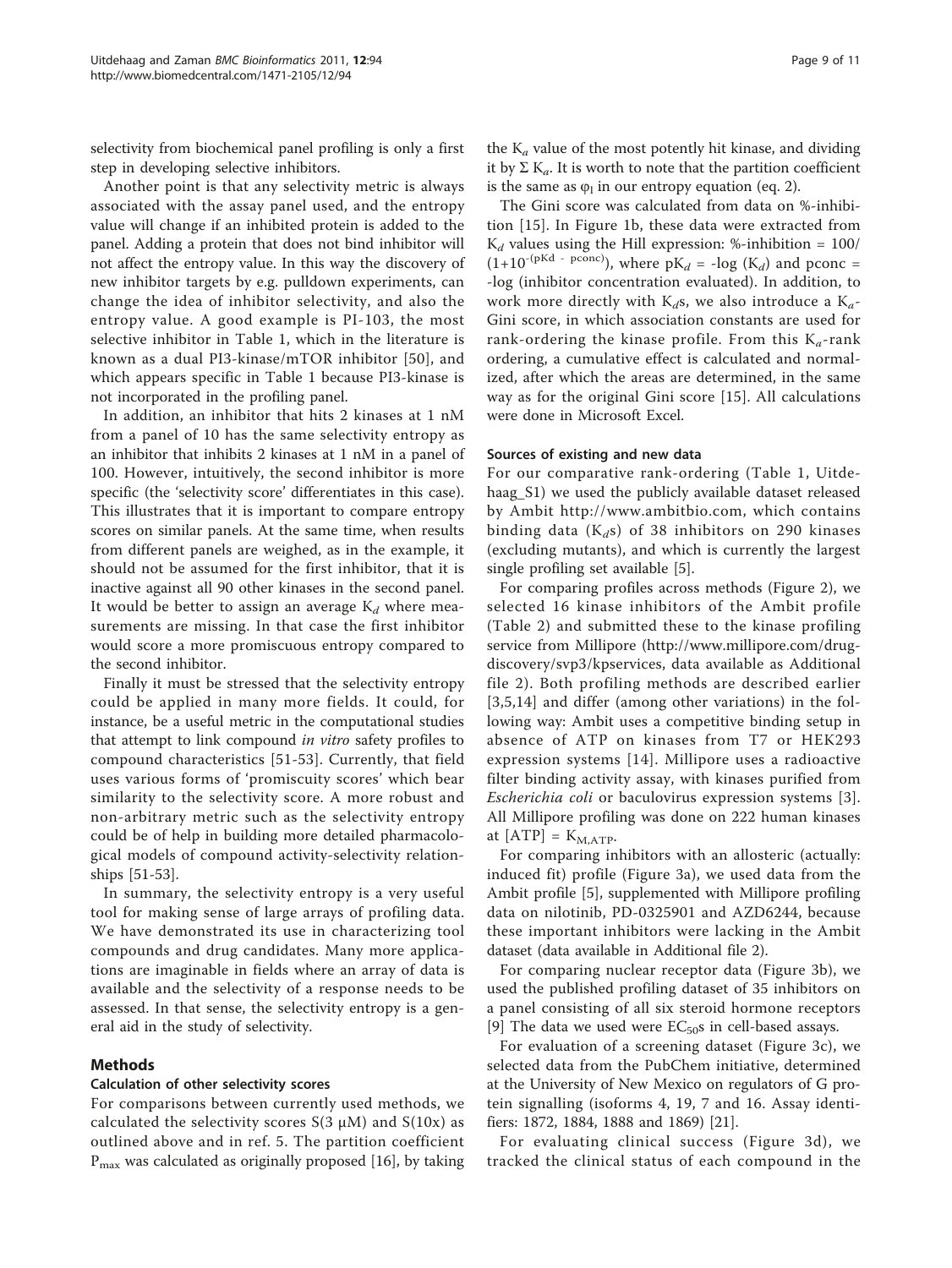<span id="page-9-0"></span>Ambit profile using the Thompson Pharma® database (status February 2011, analysis availabe as Additional file 3).

## Additional material

[Additional file 1: S](http://www.biomedcentral.com/content/supplementary/1471-2105-12-94-S1.TIFF)electivity metrics, heat maps, and selectivity rank ordering for the Ambit profiling dataset (an extension of Table [1](#page-4-0)). [Additional file 2: E](http://www.biomedcentral.com/content/supplementary/1471-2105-12-94-S2.PDF)C50 values and selectivity metrics from an activity based profiling of 16 reference inhibitors.

[Additional file 3: S](http://www.biomedcentral.com/content/supplementary/1471-2105-12-94-S3.PDF)electivity entropy and status of clinically tested kinase inhibitors.

#### Acknowledgements

We thank our colleagues Rogier Buijsman, Husam Alwan and Koen Dechering for discussion and critical reading of the manuscript. We thank Jennifer Wilkinson (Invitrogen) for sharing nuclear receptor data.

#### Authors' contributions

JU conceived the entropy principle and drafted the manuscript. GZ organized the kinase profiling data and helped to draft the manuscript. All authors read and approved the final manuscript.

#### Received: 21 September 2010 Accepted: 12 April 2011 Published: 12 April 2011

#### References

- 1. Davies SP, Reddy H, Caivano M, Cohen P: [Specificity and mechanism of](http://www.ncbi.nlm.nih.gov/pubmed/10998351?dopt=Abstract) [some commonly used protein kinase inhibitors.](http://www.ncbi.nlm.nih.gov/pubmed/10998351?dopt=Abstract) Biochem J 2000, 351(Pt1):95-105.
- Vieth M, Higgs RE, Robertson DH, Shapiro M, Gragg EA, Hemmerle H: [Kinomics - structural biology and chemogenomics of kinase inhibitors](http://www.ncbi.nlm.nih.gov/pubmed/15023365?dopt=Abstract) [and targets.](http://www.ncbi.nlm.nih.gov/pubmed/15023365?dopt=Abstract) Biochem Biophys Acta 2004, 1697(1-2):243-257.
- 3. Bain J, Plater L, Elliott M, Shapiro N, Hastie CJ, McLauchlan H, Klevernic I, Arthur JSC, Alessi DR, Cohen P: [The selectivity of protein kinase inhibitors:](http://www.ncbi.nlm.nih.gov/pubmed/17850214?dopt=Abstract) [a further update.](http://www.ncbi.nlm.nih.gov/pubmed/17850214?dopt=Abstract) Biochem J 2007, 408(3):297-315.
- 4. Fedorov O, Marsden B, Pogagic V, Rellos P, Müller S, Bullock AN, Schwaller J, Sundström M, Knapp S: [A systematic interaction map of validated kinase](http://www.ncbi.nlm.nih.gov/pubmed/18077363?dopt=Abstract) [inhibitors with Ser/Thr kinases.](http://www.ncbi.nlm.nih.gov/pubmed/18077363?dopt=Abstract) Proc Natl Acad Sci USA 2007, 104(51):20523-20528.
- Karaman MW, Herrgard S, Treiber DK, Gallant P, Atteridge CE, Campbell BT, Chan KW, Ciceri P, Davis MI, Edeen PT, Faraoni R, Floyd M, Hunt JP, Lockhart DJ, Milanov ZV, Morrison MJ, Pallares G, Patel HK, Pritchard S, Wodicka LM, Zarrinkar PP: A quantitative analysis of kinase inhibitor selectivity. Nature Biotechnol 2008, 26(1):127-132.
- 6. Bamborough P, Drewry D, Harper G, Smith GK, Schneider K: [Assessment of](http://www.ncbi.nlm.nih.gov/pubmed/19035792?dopt=Abstract) [chemical coverage of kinome space and its implications for kinase drug](http://www.ncbi.nlm.nih.gov/pubmed/19035792?dopt=Abstract) [discovery.](http://www.ncbi.nlm.nih.gov/pubmed/19035792?dopt=Abstract) J Med Chem 2008, 51(24):7898-7914.
- 7. Smyth LA, Collins I: [Measuring and interpreting the selectivity of protein](http://www.ncbi.nlm.nih.gov/pubmed/19568781?dopt=Abstract) [kinase inhibitors.](http://www.ncbi.nlm.nih.gov/pubmed/19568781?dopt=Abstract) J Chem Biol 2009, 2(3):131-151.
- 8. Heilker R, Wolff M, Tautermann CS, Bieler M: [G-protein-coupled receptor](http://www.ncbi.nlm.nih.gov/pubmed/19121411?dopt=Abstract) [focused drug discovery using a target class platform approach.](http://www.ncbi.nlm.nih.gov/pubmed/19121411?dopt=Abstract) Drug Discov Today 2009, 14(5-6):231-240.
- 9. Wilkinson JM, Hayes S, Thompson D, Whitney P, Bi K: [Compound profiling](http://www.ncbi.nlm.nih.gov/pubmed/18753690?dopt=Abstract) [using a panel of steroid hormone receptor cell-based assays.](http://www.ncbi.nlm.nih.gov/pubmed/18753690?dopt=Abstract) J Biomol Screen 2008, 13(8):755-765.
- 10. Sciabola S, Stanton RV, Wittkop S, Wildman S, Moshinsky D, Potluri S, Xi H: [Predicting kinase selectivity profiles using free-wilson QSAR analysis.](http://www.ncbi.nlm.nih.gov/pubmed/18717582?dopt=Abstract) J Chem Inf Model 2008, 48(9):1851-1867.
- 11. Sheridan RP, Nam K, Maiorov VN, McMasters DR, Cornell WD: [QSAR models](http://www.ncbi.nlm.nih.gov/pubmed/19639957?dopt=Abstract) [for predicting the similarity in binding profiles for pairs of protein](http://www.ncbi.nlm.nih.gov/pubmed/19639957?dopt=Abstract) [kinases and the variation of models between experimental data sets.](http://www.ncbi.nlm.nih.gov/pubmed/19639957?dopt=Abstract) J Chem Inf Model 2009, 49(8):1974-1985.
- 12. Brandt P, Jensen AJ, Nilsson J: Small kinase assay panels can provide a measure of selectivity. BioOrg Med Chem Letters 2009, 19(20):5861-5863.
- 13. Manning G, Whyte DB, Martinez R, Hunter T, Sudarsanam S: [The protein](http://www.ncbi.nlm.nih.gov/pubmed/12471243?dopt=Abstract) [kinase complement of the human genome.](http://www.ncbi.nlm.nih.gov/pubmed/12471243?dopt=Abstract) Science 2002, 298(5600):1912-1934.
- 14. Fabian MA, Biggs WH III, Treiber DK, Atteridge CE, Azimioara MD, Benedetti MG, Carter TA, Ciceri P, Edeen PT, Floyd M, Ford JM, Galvin M, Gerlach JL, Grotzfeld RM, Herrgard S, Insko DE, Insko MA, Lai AG, Lélias JM, Mehta SA, Milanov ZV, Velasco AM, Wodicka LM, Patel HK, Zarrinkar PP, Lockhart DJ: A small molecule-kinase interaction map for clinical kinase inhibitors. Nature Biotechnol 2005, 23(3):329-336.
- 15. Graczyk P: [Gini coefficient: a new way to express kinase selectivity](http://www.ncbi.nlm.nih.gov/pubmed/17948979?dopt=Abstract) [against a family of kinases.](http://www.ncbi.nlm.nih.gov/pubmed/17948979?dopt=Abstract) J Med Chem 2007, 50(23):5773-5779.
- 16. Cheng AC, Eksterowicz J, Geuns-Meyer S, Sun Y: [Analysis of kinase](http://www.ncbi.nlm.nih.gov/pubmed/20459125?dopt=Abstract) [inhibitor selectivity using a thermodynamics-based partition index.](http://www.ncbi.nlm.nih.gov/pubmed/20459125?dopt=Abstract) J Med Chem 2010, 53(11):4502-4510.
- 17. Shannon CE: A mathematical theory of communication. The Bell Systems Technical J 1948, 27:379-423.
- 18. Atkins P, de Paula J: Atkins' Physical Chemistry Oxford University Press: Oxford; 1970.
- 19. Cheng Y, Prusoff WH: Relationship between the inhibition constant (K<sub>i</sub>[\)](http://www.ncbi.nlm.nih.gov/pubmed/4202581?dopt=Abstract) [and the concentration of inhibitor which causes 50 per cent inhibition](http://www.ncbi.nlm.nih.gov/pubmed/4202581?dopt=Abstract) [\(I50\) of an enzymatic reaction.](http://www.ncbi.nlm.nih.gov/pubmed/4202581?dopt=Abstract) Biochem Pharmacol 1973, 22(23):3099-3108.
- 20. Knight ZA, Shokat KM: [Features of selective kinase inhibitors.](http://www.ncbi.nlm.nih.gov/pubmed/15975507?dopt=Abstract) Chem Biol 2005, 12(6):621-637.
- 21. Roman DL, Talbot JN, Roof RA, Sunahara RK, Traynor JR, Neubig RR: [Identification of small-molecule inhibitors of RGS4 using a high](http://www.ncbi.nlm.nih.gov/pubmed/17012620?dopt=Abstract)[troughput flow cytometry protein interaction assay.](http://www.ncbi.nlm.nih.gov/pubmed/17012620?dopt=Abstract) Mol Pharmacol 2006, 71(1):169-175.
- 22. Inman GJ, Nicolás FJ, Callahan JF, Harling JD, Gaster LM, Reith AD, Laping NJ, Hill CS: [SB-431542 is a potent and specific inhibitor of](http://www.ncbi.nlm.nih.gov/pubmed/12065756?dopt=Abstract) transforming growth factor-β [superfamily type I activin receptor-like](http://www.ncbi.nlm.nih.gov/pubmed/12065756?dopt=Abstract) [kinase \(ALK\) receptors ALK4, ALK5, and ALK7.](http://www.ncbi.nlm.nih.gov/pubmed/12065756?dopt=Abstract) Mol Pharmacol 2002, 62(1):65-74.
- 23. Kelly LM, Yu JC, Boulton CL, Apatira M, Li J, Sullivan CM, Williams I, Amaral SM, Curley DP, Duclos N, Neuberg D, Scarborough RM, Pandey A, Hollenbach S, Abe K, Lokker NA, Gilliland DG, Giese NA: [CT53518, a novel](http://www.ncbi.nlm.nih.gov/pubmed/12124172?dopt=Abstract) [selective Flt3 antagonist for the treatment of acute myelogenous](http://www.ncbi.nlm.nih.gov/pubmed/12124172?dopt=Abstract) [leukemia \(AML\).](http://www.ncbi.nlm.nih.gov/pubmed/12124172?dopt=Abstract) Cancer Cell 2002, 1(5):421-432.
- 24. Hennequin LF, Stokes ES, Thomas AP, Johnstone C, Plé PA, Ogilvie DJ, Dukes M, Wedge SR, Kendrew J, Curwen JO: [Novel 4-anilinoquinazolines](http://www.ncbi.nlm.nih.gov/pubmed/11881999?dopt=Abstract) [with C-7 basic side chains: design and structure activity relationship of a](http://www.ncbi.nlm.nih.gov/pubmed/11881999?dopt=Abstract) [series of potent, orally active, VEGF receptor tyrosine kinase inhibitors.](http://www.ncbi.nlm.nih.gov/pubmed/11881999?dopt=Abstract) J Med Chem 2002, 45(6):1300-1312.
- 25. Liu Y, Gray NS: Rational design of inhibitors that bind to inactive kinase conformations. Nature Chem Biol 2006, 2(7):358-364.
- 26. Simard JR, Klüter S, Grütter C, Getlik M, Rabiller M, Rode HB, Rauh D: A new screening assay for allosteric inhibitors of Src. Nature Chem Biol 2009, 5(6):395-396.
- 27. Wan PTC, Garnett MJ, Roe SM, Lee S, Niculescu-Duvaz D, Good VM, Cancer Genome Project, Jones CM, Marshall CJ, Springer CJ, Barford D, Marais R: [Mechanism of activation of the RAF-ERK signaling pathway by](http://www.ncbi.nlm.nih.gov/pubmed/15035987?dopt=Abstract) [oncogenic mutations of B-RAF.](http://www.ncbi.nlm.nih.gov/pubmed/15035987?dopt=Abstract) Cell 2004, 116(6):855-867.
- 28. Vajpai N, Strauss A, Fendrich G, Cowan-Jacob SW, Manley PW, Grzesiek S, Jahnke W: [Solution conformations and dynamics of ABL kinase-inhibitor](http://www.ncbi.nlm.nih.gov/pubmed/18434310?dopt=Abstract) [complexes determined by NMR substantiate the different binding](http://www.ncbi.nlm.nih.gov/pubmed/18434310?dopt=Abstract) [modes of imatinib/nilotinib and dasatinib.](http://www.ncbi.nlm.nih.gov/pubmed/18434310?dopt=Abstract) J Biol Chem 2008 283(26):18292-18302.
- 29. Meyers MJ, Pelc M, Kamtekar S, Day J, Poda GI, Hall MK, Michener ML, Reit BA, Mathis KJ, Pierce BS, Parikh MD, Mischke DA, Long SA, Parlow JJ, Anderson DR, Thorarensen A: Structure-based drug design enables conversion of a DFG-in binding CSF-1R kinase inhibitor to a DFG-out binding mode. BioOrg Med Chem Letters 2010, 20(5):1543-1547.
- 30. Pargellis C, Tong L, Churchill L, Cirillo PF, Gilmore T, Graham AG, Grob PM, Hickey ER, Moss N, Pav S, Regan J: [Inhibition of p38 MAP kinase by](http://www.ncbi.nlm.nih.gov/pubmed/11896401?dopt=Abstract) [utilizing a novel allosteric binding site.](http://www.ncbi.nlm.nih.gov/pubmed/11896401?dopt=Abstract) Nature Struct Biol 2002, 9(4):268-272.
- 31. Wood ER, Truesdale AT, McDonald OB, Yuan D, Hassell A, Dickerson SH, Ellis B, Pennisi C, Horne E, Lackey K, Alligood KJ, Rusnak DW, Gilmer TM, Shewchuk L: [A unique structure of epidermal growth factor receptor](http://www.ncbi.nlm.nih.gov/pubmed/15374980?dopt=Abstract) [bound to GW572016 \(lapatinib\): relationships among protein](http://www.ncbi.nlm.nih.gov/pubmed/15374980?dopt=Abstract) [conformation, inhibitor off-rate, and receptor activity in tumor cells.](http://www.ncbi.nlm.nih.gov/pubmed/15374980?dopt=Abstract) Cancer Res 2004, 64(18):6652-6659.